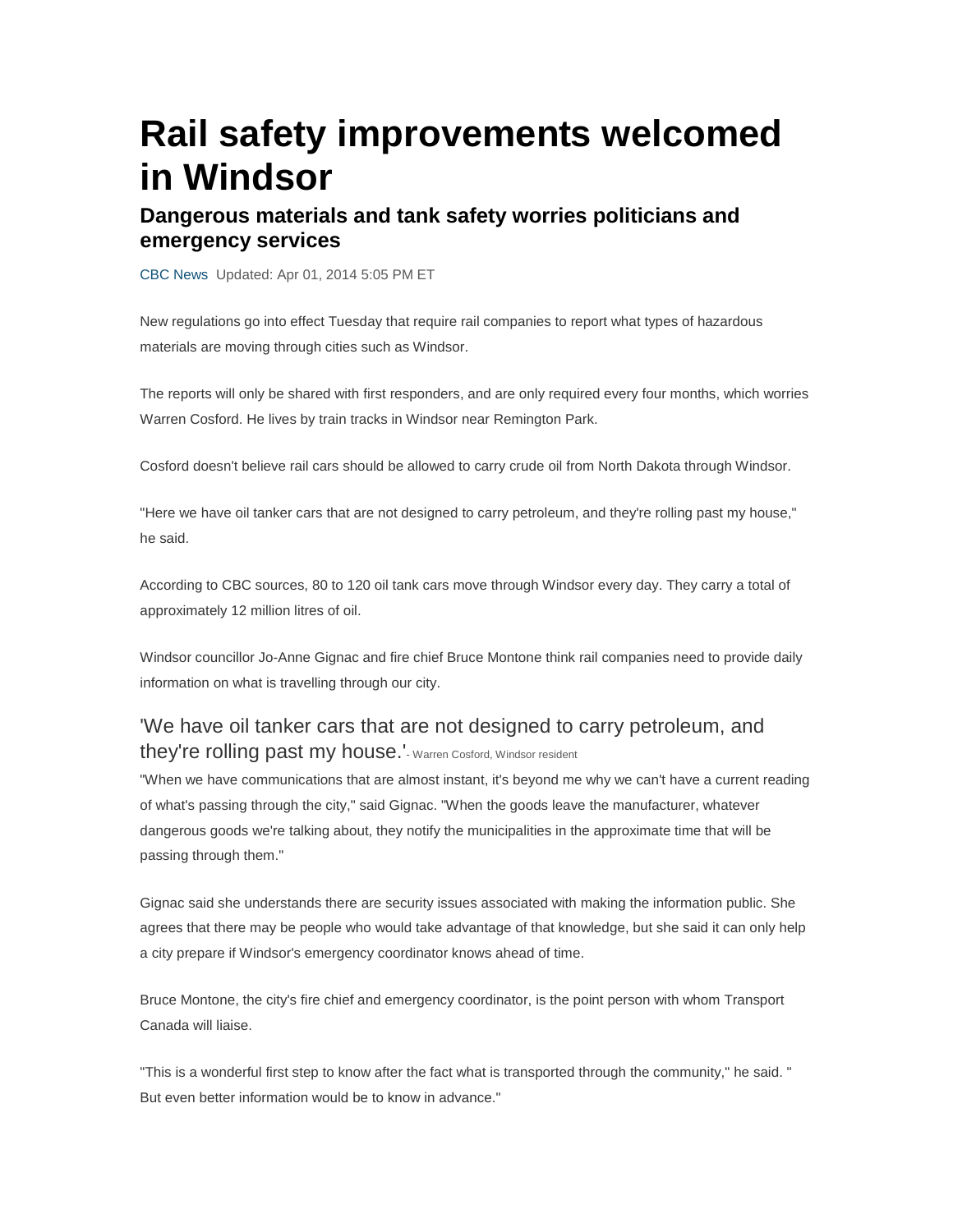CP rail spokesperson Ed Greenberg said he doesn't know if that will happen.

He does say companies will provide any information to first responders if requested.

"With the ongoing dialogue that we have with local first responders and the ongoing training and education sessions, if there is ever an incident, that information flows very quickly and from various sources," said Greenberg.

## **Cargo containers in question**

Fred Millar, a railway consultant from the Washington, D.C. area., said it's not just the cargo, but the containers that ship them that could be dangerous.

"These cargoes are so volatile that the rail cars are not meant to carry these cargoes. They don't hold their cargo in the case of any kind of collision or derailment," he said.

Conservative Essex MP Jeff Watson said the federal government has been working toward improving the tank cars.

#### '...thicker steel, tougher protection along the tops and ends of the car...' Essex MP Jeff Watson on new rail safety policy changes

"The rules that we've formalized are additional protection ... thicker steel, tougher protection along the tops and ends of the car to ensure we have cars that are being produced at the toughest standard possible for removing whatever risk we can from the normal transport of these products from across the country," said Watson.

He told CBC News that if there are changes to the transport, including new substances or volumes of those substances, municipalities will be notified.

A parliamentary committee continues hearings Tuesday in Ottawa in an effort to better improve rail safety.

## **TSB recommendations**

The Transportation Safety Board of Canada renewed its call on Tuesday for the speedy phase-out of older oil-by-rail cars in light of last summer's inferno that killed 47 people in an oil train explosion in the Quebec town of Lac-Megantic.

"A long and gradual phase-out of older-model cars simply isn't good enough," Transportation Safety Board Chair Wendy

Tadros told a House of Commons committee examining whether Canada's safety is adequate as much more oil is sent by rail.